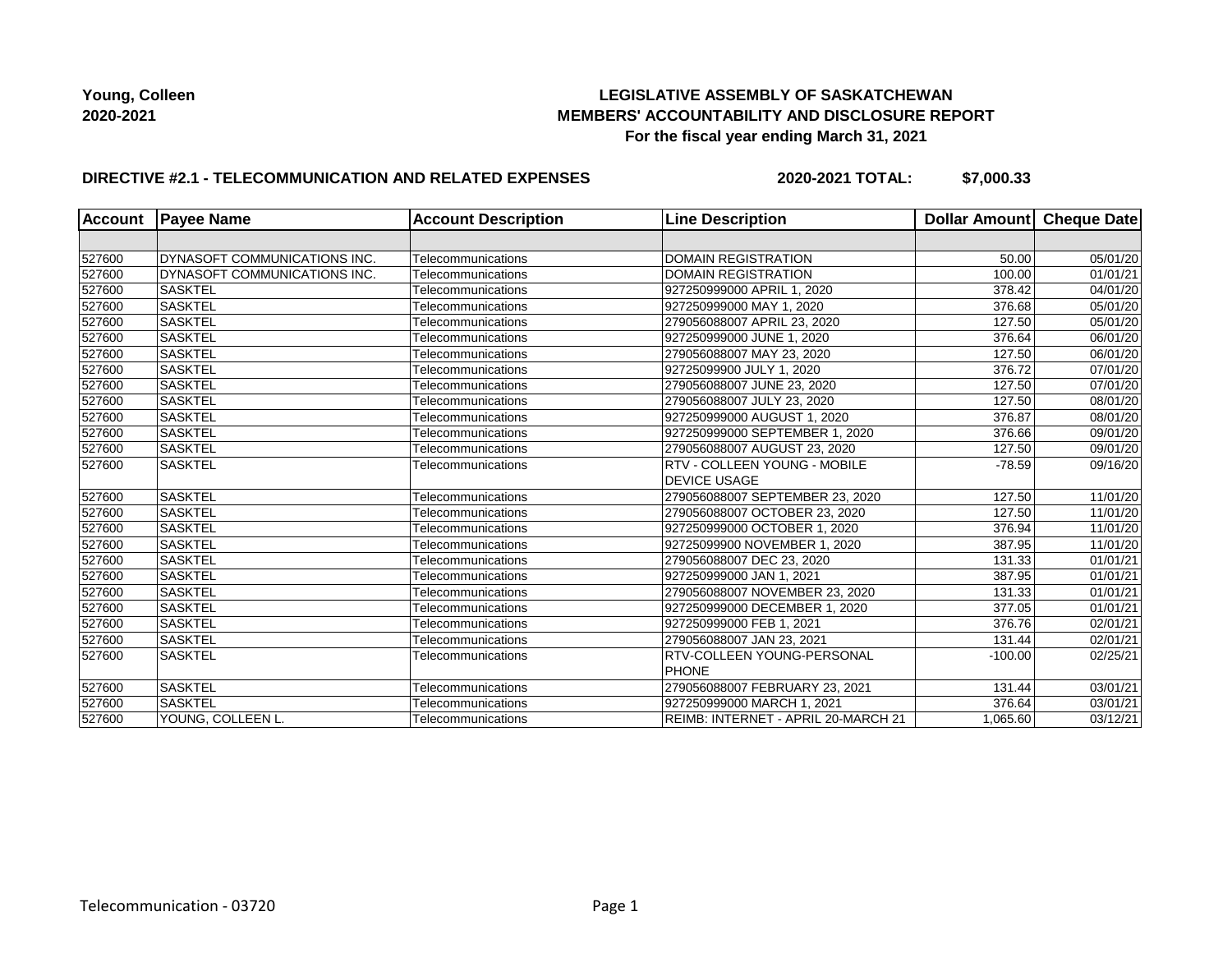# **LEGISLATIVE ASSEMBLY OF SASKATCHEWAN MEMBERS' ACCOUNTABILITY AND DISCLOSURE REPORT For the fiscal year ending March 31, 2021**

#### **DIRECTIVE #3.1 - MLA TRAVEL AND LIVING EXPENSES**

**2020-2021 TOTAL: \$28,736.34**

| <b>Account</b> | <b>Payee Name</b> | <b>Account Description</b>  | <b>Line Description</b>           | Dollar Amount Cheque Date |          |
|----------------|-------------------|-----------------------------|-----------------------------------|---------------------------|----------|
|                |                   |                             |                                   |                           |          |
| 541900         | SMOTRA, ANDREA    | Elected Rep - Travel        | APRIL 2020 MLA REGINA             | 1,500.00                  | 04/01/20 |
|                |                   |                             | <b>ACCOMMODATIONS</b>             |                           |          |
| 541900         | SMOTRA, ANDREA    | Elected Rep - Travel        | MAY 2020 MLA REGINA               | 1,500.00                  | 04/22/20 |
|                |                   |                             | <b>ACCOMMODATIONS</b>             |                           |          |
| 541900         | SMOTRA, ANDREA    | Elected Rep - Travel        | JUNE 2020 MLA REGINA              | 1,500.00                  | 05/25/20 |
|                |                   |                             | <b>ACCOMMODATIONS</b>             |                           |          |
| 541900         | SMOTRA, ANDREA    | Elected Rep - Travel        | JULY 2020 MLA REGINA              | 1,500.00                  | 06/16/20 |
|                |                   |                             | <b>ACCOMMODATIONS</b>             |                           |          |
| 541900         | SMOTRA, ANDREA    | Elected Rep - Travel        | AUGUST 2020 MLA REGINA            | 1,500.00                  | 07/16/20 |
|                |                   |                             | <b>ACCOMMODATIONS</b>             |                           |          |
| 541900         | SMOTRA, ANDREA    | Elected Rep - Travel        | SEPTEMBER 2020 MLA REGINA         | 1,500.00                  | 08/17/20 |
|                |                   |                             | <b>ACCOMMODATIONS</b>             |                           |          |
| 541900         | SMOTRA, ANDREA    | Elected Rep - Travel        | OCTOBER 2020 MLA REGINA           | 1,500.00                  | 09/15/20 |
|                |                   |                             | <b>ACCOMMODATION</b>              |                           |          |
| 541900         | SMOTRA, ANDREA    | Elected Rep - Travel        | NOVEMBER 2020 MLA REGINA          | 1,500.00                  | 10/13/20 |
|                |                   |                             | <b>ACCOMMODATIONS</b>             |                           |          |
| 541900         | SMOTRA, ANDREA    | Elected Rep - Travel        | DECEMBER 2020 MLA REGINA          | 1,500.00                  | 11/16/20 |
|                |                   |                             | <b>ACCOMMODATIONS</b>             |                           |          |
| 541900         | SMOTRA, ANDREA    | Elected Rep - Travel        | JANUARY 2021 MLA REGINA           | 1,500.00                  | 12/15/20 |
|                |                   |                             | <b>ACCOMMODATIONS</b>             |                           |          |
| 541900         | SMOTRA, ANDREA    | Elected Rep - Travel        | FEBRUARY 21 MLA REGINA            | 1,500.00                  | 01/13/21 |
|                |                   |                             | ACCOMMODATION                     |                           |          |
| 541900         | SMOTRA, ANDREA    | Elected Rep - Travel        | MARH 2021 MLA REGINA              | 1,500.00                  | 02/10/21 |
|                |                   |                             | <b>ACCOMMODATIONS</b>             |                           |          |
| 541900         | YOUNG, COLLEEN L. | Elected Rep - Travel        | MLA TRAVEL MAY 27, 2020           | 130.90                    | 06/08/20 |
| 541900         | YOUNG, COLLEEN L. | Elected Rep - Travel        | MLA TRAVEL JUNE 12 - 19, 2020     | 1,400.50                  | 06/24/20 |
| 541900         | YOUNG, COLLEEN L. | Elected Rep - Travel        | MLA TRAVEL JUNE 21 - 26, 2020     | 1,146.15                  | 07/03/20 |
| 541900         | YOUNG, COLLEEN L. | <b>Elected Rep - Travel</b> | MLA TRAVEL JUNE 28 - JULY 3, 2020 | 1,130.53                  | 07/13/20 |
| 541900         | YOUNG, COLLEEN L. | Elected Rep - Travel        | MLA TRAVEL AUG 25, 2020           | 80.75                     | 09/21/20 |
| 541900         | YOUNG, COLLEEN L. | Elected Rep - Travel        | MLA TRAVEL NOVEMBER 18 - 19, 2020 | 705.20                    | 11/26/20 |
| 541900         | YOUNG, COLLEEN L. | Elected Rep - Travel        | MLA TRAVEL DECEMBER 6 - 11, 2020  | 1,138.00                  | 01/01/21 |
| 541900         | YOUNG, COLLEEN L. | Elected Rep - Travel        | MLA TRAVEL NOVEMBER 29 -          | 1,138.00                  | 01/01/21 |
|                |                   |                             | DECEMBER 4, 2020                  |                           |          |
| 541900         | YOUNG, COLLEEN L. | Elected Rep - Travel        | MLA TRAVEL NOVEMBER 24 - 25, 2021 | 811.76                    | 01/22/21 |
| 541900         | YOUNG, COLLEEN L. | Elected Rep - Travel        | MLA TRAVEL JAN 13-14, 2021        | 705.75                    | 01/25/21 |
| 541900         | YOUNG, COLLEEN L. | Elected Rep - Travel        | MLA TRAVEL FEB 7-13, 2021         | 819.05                    | 02/22/21 |
| 541900         | YOUNG, COLLEEN L. | <b>Elected Rep - Travel</b> | MLA TRAVEL FEB 21-23, 2021        | 819.05                    | 03/10/21 |
| 541900         | YOUNG, COLLEEN L. | <b>Elected Rep - Travel</b> | MLA TRAVEL MARCH 15, 2021         | 710.70                    | 03/31/21 |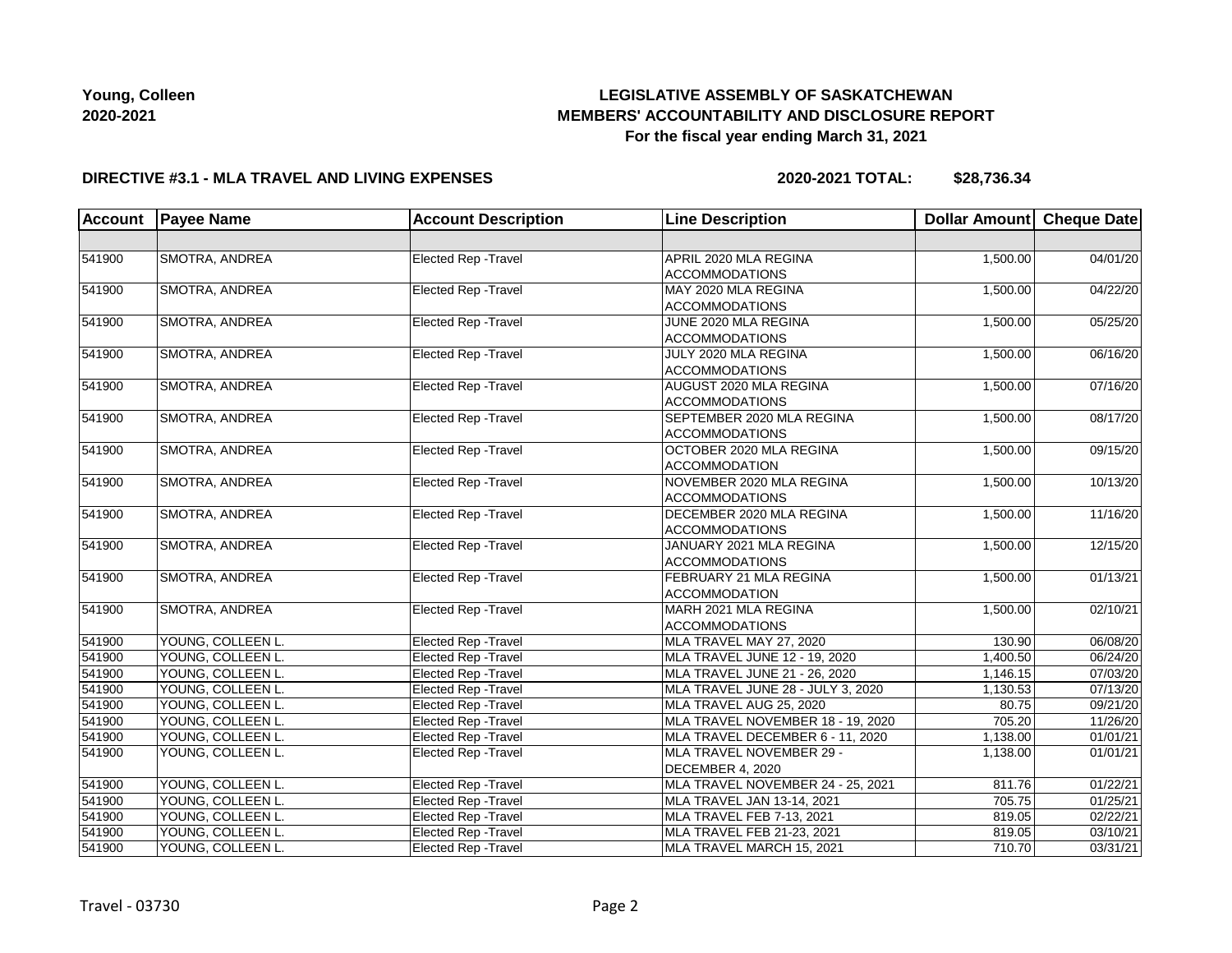# **LEGISLATIVE ASSEMBLY OF SASKATCHEWAN MEMBERS' ACCOUNTABILITY AND DISCLOSURE REPORT For the fiscal year ending March 31, 2021**

#### **DIRECTIVE #4.1 - CONSTITUENCY SERVICE EXPENSES**

| Account | <b>Payee Name</b>                       | <b>Account Description</b>                | <b>Line Description</b>            | Dollar Amount Cheque Date |          |
|---------|-----------------------------------------|-------------------------------------------|------------------------------------|---------------------------|----------|
|         |                                         |                                           |                                    |                           |          |
| 522000  | 1537174 AB LTD.                         | Rent of Ground, Buildings and Other Space | APRIL 2020 MLA OFFICE RENT         | 1,250.00                  | 04/01/20 |
| 522000  | 1537174 AB LTD.                         | Rent of Ground, Buildings and Other Space | MAY 2020 MLA OFFICE RENT           | 1,250.00                  | 04/20/20 |
| 522000  | 1537174 AB LTD.                         | Rent of Ground, Buildings and Other Space | JUNE 2020 MLA OFFICE RENT          | 1,250.00                  | 05/19/20 |
| 522000  | 1537174 AB LTD.                         | Rent of Ground, Buildings and Other Space | JULY 2020 MLA OFFICE RENT          | 1,250.00                  | 06/24/20 |
| 522000  | 1537174 AB LTD.                         | Rent of Ground, Buildings and Other Space | AUGUST 2020 MLA OFFICE RENT        | 1,250.00                  | 07/16/20 |
| 522000  | 1537174 AB LTD.                         | Rent of Ground, Buildings and Other Space | SEPTEMBER 2020 MLA OFFICE RENT     | 1,250.00                  | 08/17/20 |
| 522000  | 1537174 AB LTD.                         | Rent of Ground, Buildings and Other Space | OCTOBER 2020 MLA OFFICE RENT       | 1,250.00                  | 09/15/20 |
| 522000  | 1537174 AB LTD.                         | Rent of Ground, Buildings and Other Space | NOVEMBER 2020 MLA OFFICE RENT      | 1,250.00                  | 10/13/20 |
| 522000  | 1537174 AB LTD.                         | Rent of Ground, Buildings and Other Space | DECEMBER 2020 MLA OFFICE RENT      | 1,250.00                  | 11/16/20 |
| 522000  | 1537174 AB LTD.                         | Rent of Ground, Buildings and Other Space | JANUARY 2021 OFFICE RENT           | 1,250.00                  | 12/18/20 |
| 522000  | 1537174 AB LTD.                         | Rent of Ground, Buildings and Other Space | <b>FEBRUARY 21 MLA OFFICE RENT</b> | 1,250.00                  | 01/13/21 |
| 522000  | 1537174 AB LTD.                         | Rent of Ground, Buildings and Other Space | MARCH 2021 MLA OFFICE RENT         | 1,250.00                  | 02/10/21 |
| 522500  | ELLIOTT INSURANCE SERVICES LTD.         | <b>Insurance Premiums</b>                 | INSURANCE RENEWAL LLOYCON-01       | 509.86                    | 01/01/21 |
| 522700  | SASKPOWER CORPORATION                   | Utilities - Electricity and Nat Gas       | 510003261458 APRIL 23, 2020        | 218.06                    | 05/01/20 |
| 522700  | <b>SASKPOWER CORPORATION</b>            | Utilities - Electricity and Nat Gas       | 510003261458 MAY 22, 2020          | 174.99                    | 06/01/20 |
| 522700  | SASKPOWER CORPORATION                   | Utilities - Electricity and Nat Gas       | 510003261458 JUNE 22, 2020         | 120.65                    | 07/01/20 |
| 522700  | SASKPOWER CORPORATION                   | Utilities - Electricity and Nat Gas       | 510003261458 JULY 22, 2020         | 219.55                    | 08/01/20 |
| 522700  | <b>SASKPOWER CORPORATION</b>            | Utilities - Electricity and Nat Gas       | 510003261458 AUGUST 24, 2020       | 214.27                    | 09/01/20 |
| 522700  | SASKPOWER CORPORATION                   | Utilities - Electricity and Nat Gas       | 510003261458 OCTOBER 22, 2020      | 207.45                    | 11/01/20 |
| 522700  | SASKPOWER CORPORATION                   | Utilities - Electricity and Nat Gas       | 510003261458 SEPTEMBER 22, 2020    | 153.95                    | 11/01/20 |
| 522700  | SASKPOWER CORPORATION                   | Utilities - Electricity and Nat Gas       | 510003261458 NOVEMBER 23, 2020     | 182.28                    | 01/01/21 |
| 522700  | SASKPOWER CORPORATION                   | Utilities - Electricity and Nat Gas       | 510003261458 DECEMBER 21, 2020     | 121.54                    | 01/01/21 |
| 522700  | <b>SASKPOWER CORPORATION</b>            | Utilities - Electricity and Nat Gas       | 510003261458 JAN 22, 2021          | 174.66                    | 02/01/21 |
| 522700  | <b>SASKPOWER CORPORATION</b>            | Utilities - Electricity and Nat Gas       | 510003261458                       | 149.44                    | 03/01/21 |
| 525000  | YOUNG, COLLEEN L.                       | Postal, Courier, Freight and Related      | <b>REIMB: POSTAGE</b>              | 289.80                    | 11/02/20 |
| 529000  | <b>CITY LOCKSMITHING &amp; SECURITY</b> | <b>General Contractual Services</b>       | <b>SERVICE CALL - NO GST</b>       | 65.00                     | 09/21/20 |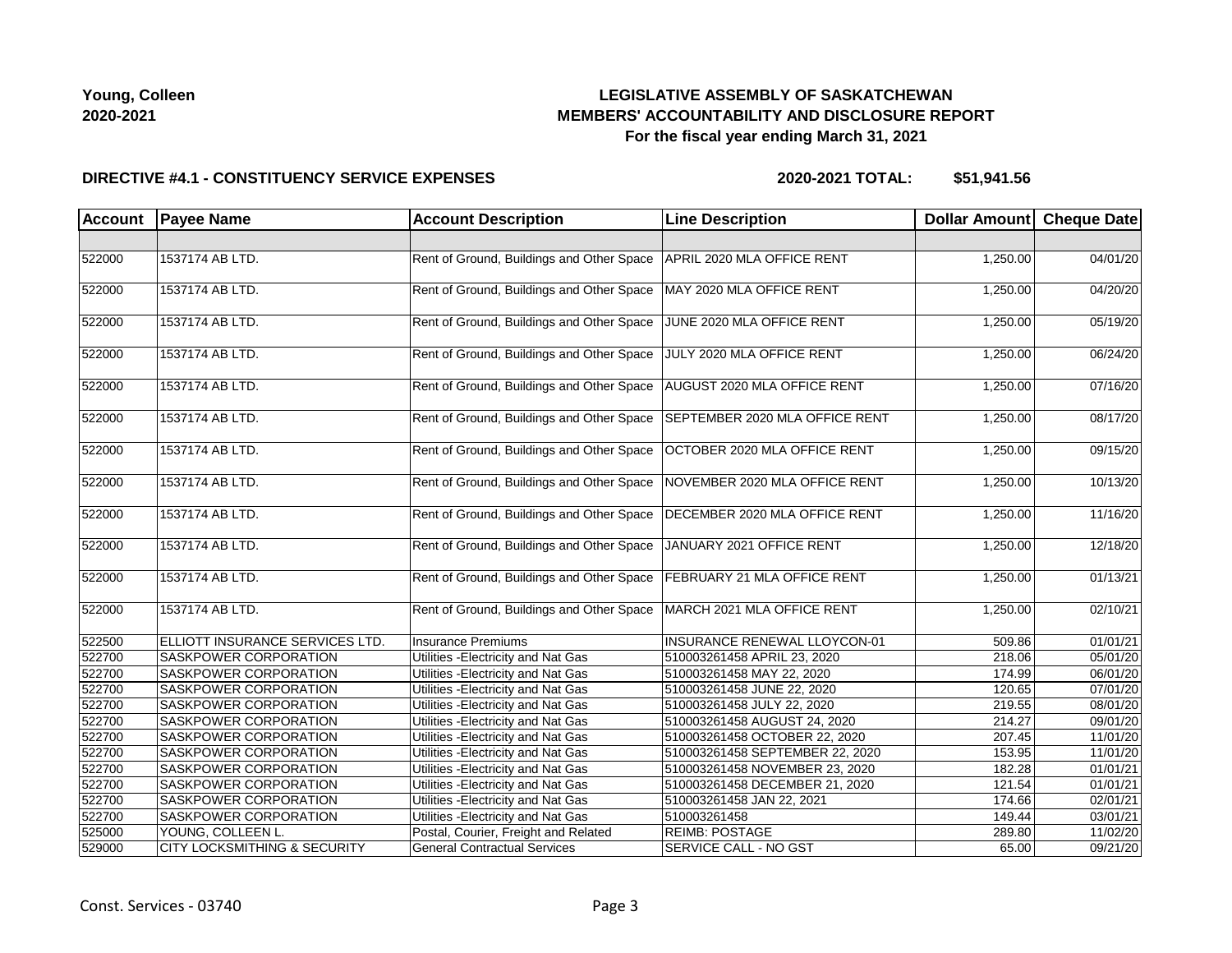# **LEGISLATIVE ASSEMBLY OF SASKATCHEWAN MEMBERS' ACCOUNTABILITY AND DISCLOSURE REPORT For the fiscal year ending March 31, 2021**

### **DIRECTIVE #4.1 - CONSTITUENCY SERVICE EXPENSES**

| <b>Account</b> | <b>Payee Name</b>                            | <b>Account Description</b>              | <b>Line Description</b> | <b>Dollar Amount</b> | Cheque Date |
|----------------|----------------------------------------------|-----------------------------------------|-------------------------|----------------------|-------------|
|                |                                              |                                         |                         |                      |             |
| 530000         | <b>REID &amp; WRIGHT ADVERTISING</b>         | <b>Communications Development Costs</b> | <b>ADVERTISING</b>      | 252.00               | 02/01/21    |
| 530300         | MARU GROUP CANADA INC.                       | Primary Research/Focus group            | AD HOC RESEARCH         | 661.16               | 06/01/20    |
| 530300         | MARU GROUP CANADA INC.                       | Primary Research/Focus group            | AD HOC RESEARCH         | 661.11               | 10/01/20    |
| 530300         | MARU GROUP CANADA INC.                       | Primary Research/Focus group            | AD HOC RESEARCH         | 632.97               | 03/01/21    |
| 530300         | MARU GROUP CANADA INC.                       | Primary Research/Focus group            | AD HOC RESEARCH         | 632.98               | 03/01/21    |
| 530500         | 20-TWENTY.CA MARKETING<br><b>CORPORATION</b> | Media Placement                         | <b>ADVERTISING</b>      | 1,098.00             | 04/01/20    |
| 530500         | 20-TWENTY.CA MARKETING<br><b>CORPORATION</b> | Media Placement                         | <b>ADVERTISING</b>      | 1,098.00             | 04/01/20    |
| 530500         | 20-TWENTY.CA MARKETING<br><b>CORPORATION</b> | Media Placement                         | ADVERTISING             | 1,098.00             | 05/01/20    |
| 530500         | 20-TWENTY.CA MARKETING<br><b>CORPORATION</b> | Media Placement                         | <b>ADVERTISING</b>      | 1,098.00             | 05/10/20    |
| 530500         | 20-TWENTY.CA MARKETING<br><b>CORPORATION</b> | Media Placement                         | <b>ADVERTISING</b>      | 1,098.00             | 06/08/20    |
| 530500         | 20-TWENTY.CA MARKETING<br><b>CORPORATION</b> | Media Placement                         | ADVERTISING             | 1,098.00             | 07/06/20    |
| 530500         | 20-TWENTY.CA MARKETING<br><b>CORPORATION</b> | Media Placement                         | <b>ADVERTISING</b>      | 1,098.00             | 08/03/20    |
| 530500         | 20-TWENTY.CA MARKETING<br><b>CORPORATION</b> | Media Placement                         | $+$                     | 1,098.00             | 09/01/20    |
| 530500         | 20-TWENTY.CA MARKETING<br><b>CORPORATION</b> | Media Placement                         | <b>ADVERTISING</b>      | 1,098.00             | 02/01/21    |
| 530500         | 20-TWENTY.CA MARKETING<br><b>CORPORATION</b> | Media Placement                         | <b>ADVERTISING</b>      | 1,098.00             | 02/01/21    |
| 530500         | 20-TWENTY.CA MARKETING<br><b>CORPORATION</b> | Media Placement                         | ADVERTISING             | 1,098.00             | 02/01/21    |
| 530500         | 20-TWENTY.CA MARKETING<br><b>CORPORATION</b> | Media Placement                         | ADVERTISING             | 1,098.00             | 03/01/21    |
| 530500         | 20-TWENTY.CA MARKETING<br><b>CORPORATION</b> | Media Placement                         | <b>ADVERTISING</b>      | 1,098.00             | 03/15/21    |
| 530500         | <b>MERIDIAN SOURCE</b>                       | Media Placement                         | <b>ADVERTISING</b>      | 27.50                | 04/02/20    |
| 530500         | <b>MERIDIAN SOURCE</b>                       | Media Placement                         | <b>ADVERTISING</b>      | 712.50               | 05/01/20    |
| 530500         | <b>MERIDIAN SOURCE</b>                       | Media Placement                         | <b>ADVERTISING</b>      | 77.50                | 05/01/20    |
| 530500         | <b>MERIDIAN SOURCE</b>                       | Media Placement                         | <b>ADVERTISING</b>      | 87.50                | 05/07/20    |
| 530500         | <b>MERIDIAN SOURCE</b>                       | Media Placement                         | <b>ADVERTISING</b>      | 570.00               | 06/01/20    |
| 530500         | <b>MERIDIAN SOURCE</b>                       | Media Placement                         | <b>ADVERTISING</b>      | 257.50               | 07/01/20    |
| 530500         | <b>MERIDIAN SOURCE</b>                       | Media Placement                         | ADVERTISING             | 558.00               | 07/01/20    |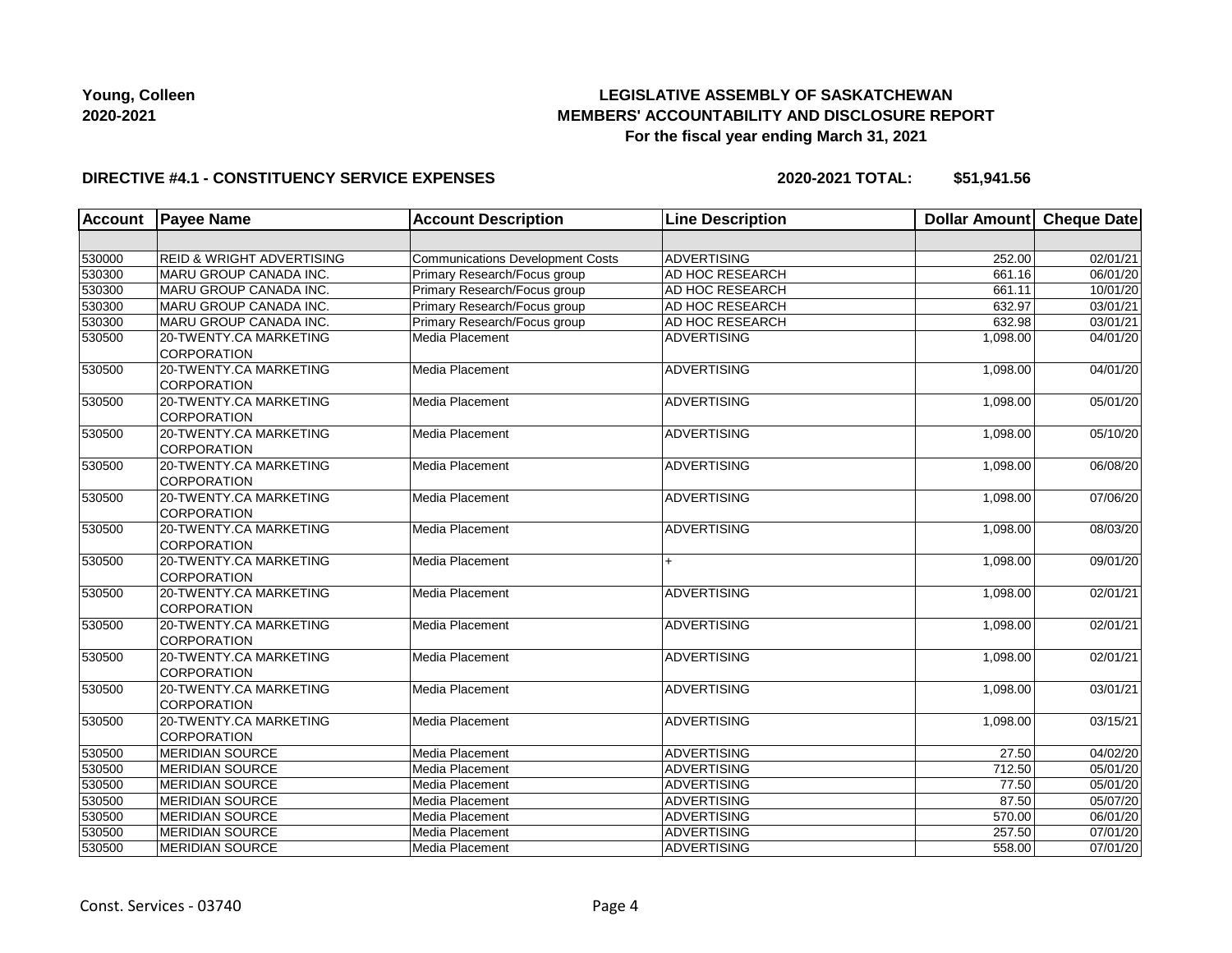## **LEGISLATIVE ASSEMBLY OF SASKATCHEWAN MEMBERS' ACCOUNTABILITY AND DISCLOSURE REPORT For the fiscal year ending March 31, 2021**

### **DIRECTIVE #4.1 - CONSTITUENCY SERVICE EXPENSES**

| <b>Account</b> | <b>Payee Name</b>                      | <b>Account Description</b> | <b>Line Description</b>     | <b>Dollar Amount</b> | <b>Cheque Date</b>    |
|----------------|----------------------------------------|----------------------------|-----------------------------|----------------------|-----------------------|
|                |                                        |                            |                             |                      |                       |
| 530500         | <b>MERIDIAN SOURCE</b>                 | Media Placement            | <b>ADVERTISING</b>          | 570.00               | 07/01/20              |
| 530500         | <b>MERIDIAN SOURCE</b>                 | Media Placement            | <b>ADVERTISING</b>          | 167.50               | 07/01/20              |
| 530500         | <b>MERIDIAN SOURCE</b>                 | Media Placement            | <b>ADVERTISING</b>          | 177.50               | 07/01/20              |
| 530500         | <b>MERIDIAN SOURCE</b>                 | Media Placement            | <b>ADVERTISING</b>          | 712.50               | 08/01/20              |
| 530500         | <b>MERIDIAN SOURCE</b>                 | Media Placement            | <b>ADVERTISING</b>          | 347.50               | 09/01/20              |
| 530500         | <b>MERIDIAN SOURCE</b>                 | Media Placement            | ADVERTISING                 | 285.00               | 09/01/20              |
| 530500         | <b>MERIDIAN SOURCE</b>                 | Media Placement            | <b>ADVERTISING</b>          | 570.00               | 09/01/20              |
| 530500         | <b>MERIDIAN SOURCE</b>                 | Media Placement            | <b>ADVERTISING - NO GST</b> | 287.50               | 11/04/20              |
| 530500         | <b>MERIDIAN SOURCE</b>                 | Media Placement            | <b>ADVERTISING</b>          | 142.50               | 02/01/21              |
| 530500         | <b>MERIDIAN SOURCE</b>                 | Media Placement            | <b>ADVERTISING</b>          | 427.50               | 02/01/21              |
| 530500         | <b>MERIDIAN SOURCE</b>                 | Media Placement            | <b>ADVERTISING</b>          | 252.50               | 02/01/21              |
| 530500         | <b>MERIDIAN SOURCE</b>                 | Media Placement            | <b>ADVERTISING</b>          | 570.00               | 03/01/21              |
| 530500         | <b>MERIDIAN SOURCE</b>                 | Media Placement            | <b>ADVERTISING</b>          | 570.00               | 03/01/21              |
| 530500         | <b>MERIDIAN SOURCE</b>                 | Media Placement            | <b>ADVERTISING</b>          | 142.50               | 03/03/21              |
| 530500         | <b>MERIDIAN SOURCE</b>                 | Media Placement            | <b>ADVERTISING</b>          | 142.50               | 03/10/21              |
| 530500         | <b>MERIDIAN SOURCE</b>                 | Media Placement            | <b>ADVERTISING</b>          | 142.50               | 03/17/21              |
| 530500         | <b>MERIDIAN SOURCE</b>                 | Media Placement            | <b>ADVERTISING</b>          | 142.50               | 03/24/21              |
| 530500         | <b>NORTHERN PRIDE PUBLICATIONS LTD</b> | Media Placement            | <b>ADVERTISING</b>          | 149.00               | 07/01/20              |
| 530500         | NORTHERN PRIDE PUBLICATIONS LTD.       | Media Placement            | <b>ADVERTISING</b>          | 199.00               | 01/07/21              |
| 530500         | NORTHERN PRIDE PUBLICATIONS LTD.       | Media Placement            | <b>ADVERTISING</b>          | 250.00               | 03/01/21              |
| 530500         | NORTHERN PRIDE PUBLICATIONS LTD.       | Media Placement            | <b>ADVERTISING</b>          | 312.50               | 03/25/21              |
| 530500         | <b>REID &amp; WRIGHT ADVERTISING</b>   | Media Placement            | ADVERTISING - NO GST        | 456.00               | 04/07/20              |
| 530500         | <b>REID &amp; WRIGHT ADVERTISING</b>   | Media Placement            | ADVERTISING - NO GST        | 456.00               | 05/05/20              |
| 530500         | <b>REID &amp; WRIGHT ADVERTISING</b>   | Media Placement            | <b>ADVERTISING - NO GST</b> | 456.00               | 06/01/20              |
| 530500         | <b>REID &amp; WRIGHT ADVERTISING</b>   | Media Placement            | ADVERTISING - NO GST        | 456.00               | 07/01/20              |
| 530500         | <b>REID &amp; WRIGHT ADVERTISING</b>   | Media Placement            | ADVERTISING - NO GST        | 456.00               | 08/01/20              |
| 530500         | <b>REID &amp; WRIGHT ADVERTISING</b>   | Media Placement            | ADVERTISING - NO GST        | 456.00               | 09/01/20              |
| 530500         | <b>REID &amp; WRIGHT ADVERTISING</b>   | Media Placement            | <b>ADVERTISING</b>          | 456.00               | 11/16/20              |
| 530500         | <b>REID &amp; WRIGHT ADVERTISING</b>   | Media Placement            | <b>ADVERTISING</b>          | 194.00               | 01/01/21              |
| 530500         | <b>REID &amp; WRIGHT ADVERTISING</b>   | Media Placement            | <b>ADVERTISING</b>          | 456.00               | 01/01/21              |
| 530500         | <b>REID &amp; WRIGHT ADVERTISING</b>   | Media Placement            | <b>ADVERTISING</b>          | 152.00               | $\overline{01/1}1/21$ |
| 530500         | <b>REID &amp; WRIGHT ADVERTISING</b>   | Media Placement            | <b>ADVERTISING</b>          | 456.00               | 01/11/21              |
| 530500         | <b>REID &amp; WRIGHT ADVERTISING</b>   | Media Placement            | <b>ADVERTISING</b>          | 228.00               | 02/01/21              |
| 530500         | <b>REID &amp; WRIGHT ADVERTISING</b>   | Media Placement            | <b>ADVERTISING</b>          | 456.00               | 02/08/21              |
| 530500         | <b>REID &amp; WRIGHT ADVERTISING</b>   | Media Placement            | <b>ADVERTISING</b>          | 152.00               | 02/08/21              |
| 530500         | <b>REID &amp; WRIGHT ADVERTISING</b>   | Media Placement            | ADVERTISING - NO GST        | 152.00               | 03/08/21              |
| 530500         | <b>REID &amp; WRIGHT ADVERTISING</b>   | Media Placement            | <b>ADVERTISING - NO GST</b> | 456.00               | 03/08/21              |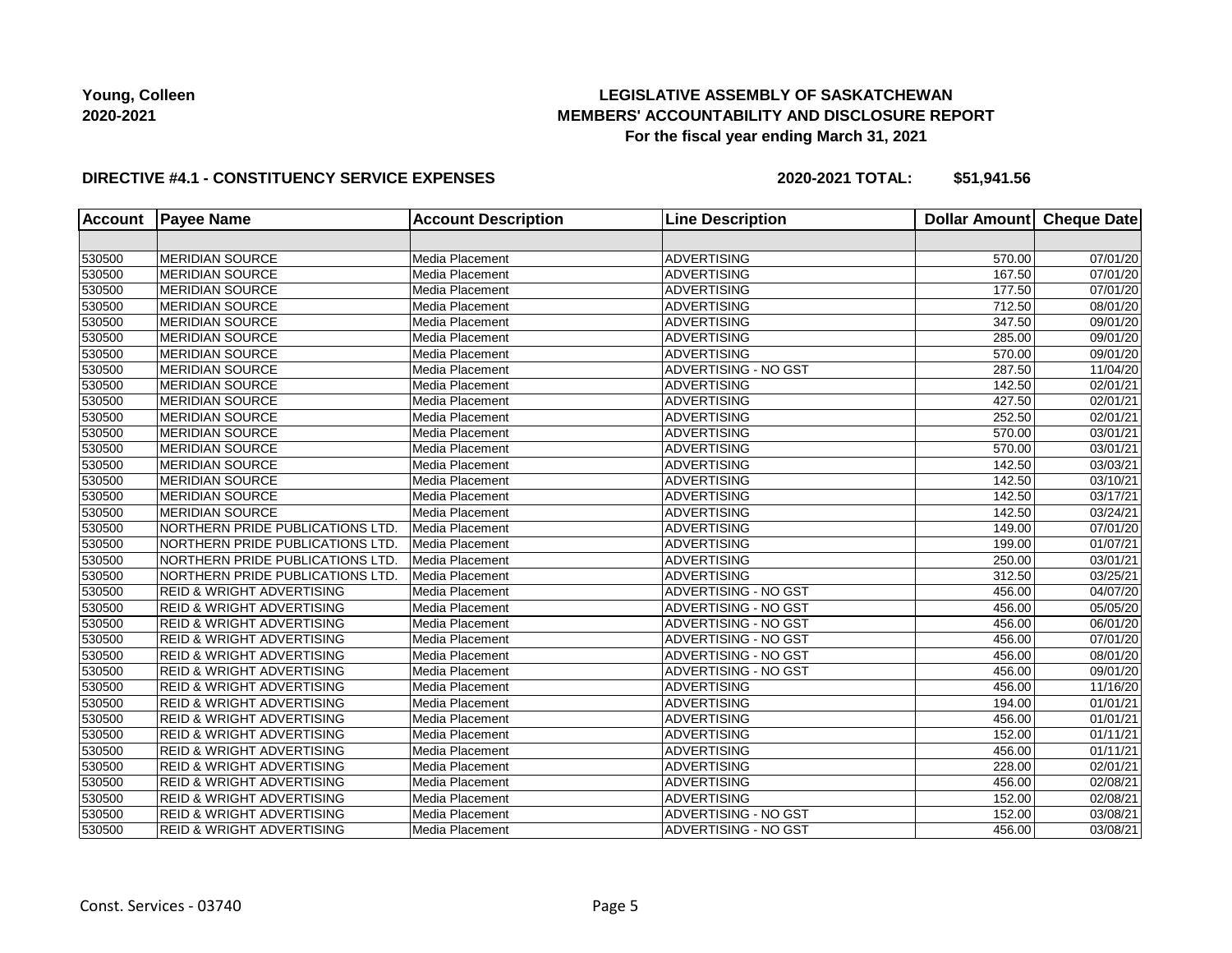# **LEGISLATIVE ASSEMBLY OF SASKATCHEWAN MEMBERS' ACCOUNTABILITY AND DISCLOSURE REPORT For the fiscal year ending March 31, 2021**

#### **DIRECTIVE #4.1 - CONSTITUENCY SERVICE EXPENSES**

| Account | <b>Payee Name</b>                                          | <b>Account Description</b>           | <b>Line Description</b>                            | Dollar Amount | <b>Cheque Date</b> |
|---------|------------------------------------------------------------|--------------------------------------|----------------------------------------------------|---------------|--------------------|
|         |                                                            |                                      |                                                    |               |                    |
| 530500  | STINGRAY RADIO INC./RADIO STINGRAY Media Placement<br>INC. |                                      | <b>ADVERTISING</b>                                 | 340.00        | 01/01/21           |
| 530500  | STINGRAY RADIO INC./RADIO STINGRAY Media Placement<br>INC. |                                      | <b>ADVERTISING</b>                                 | 340.00        | 01/01/21           |
| 530900  | <b>IFLYING COLOURS INTERNATIONAL</b>                       | Promotional Items                    | <b>PROVINCIAL FLAGS</b>                            | 464.94        | 08/01/20           |
| 530900  | <b>RAM PRINTING &amp; PROMOTIONS INC.</b>                  | Promotional Items                    | <b>GRADUATION LETTERS</b>                          | 195.00        | 06/03/20           |
| 530900  | <b>TREASURE HOUSE IMPORTS LTD.</b>                         | Promotional Items                    | <b>PROVINCIAL PINS</b>                             | 401.00        | 08/01/20           |
| 530900  | YOUNG. COLLEEN L.                                          | <b>Promotional Items</b>             | <b>REIMB: GRADUATION</b><br>LETTERS/ENVELOPES      | 106.51        | 06/03/20           |
| 555000  | <b>CORPORATE EXPRESS</b>                                   | <b>Other Material and Supplies</b>   | <b>OFFICE SUPPLIES</b>                             | 8.26          | 11/06/20           |
| 555000  | <b>CORPORATE EXPRESS</b>                                   | <b>Other Material and Supplies</b>   | <b>OFFICE SUPPLIES</b>                             | 77.73         | 11/06/20           |
| 564600  | YOUNG, COLLEEN L.                                          | Computer Software - Exp              | REIMB: SOFTWARE                                    | 177.45        | 11/13/20           |
| 565200  | <b>CITY LOCKSMITHING &amp; SECURITY</b>                    | Office Furniture and Equipment - Exp | <b>IMOTION SENOR/REMOTE</b><br><b>IPROGRAMMING</b> | 169.95        | 09/14/20           |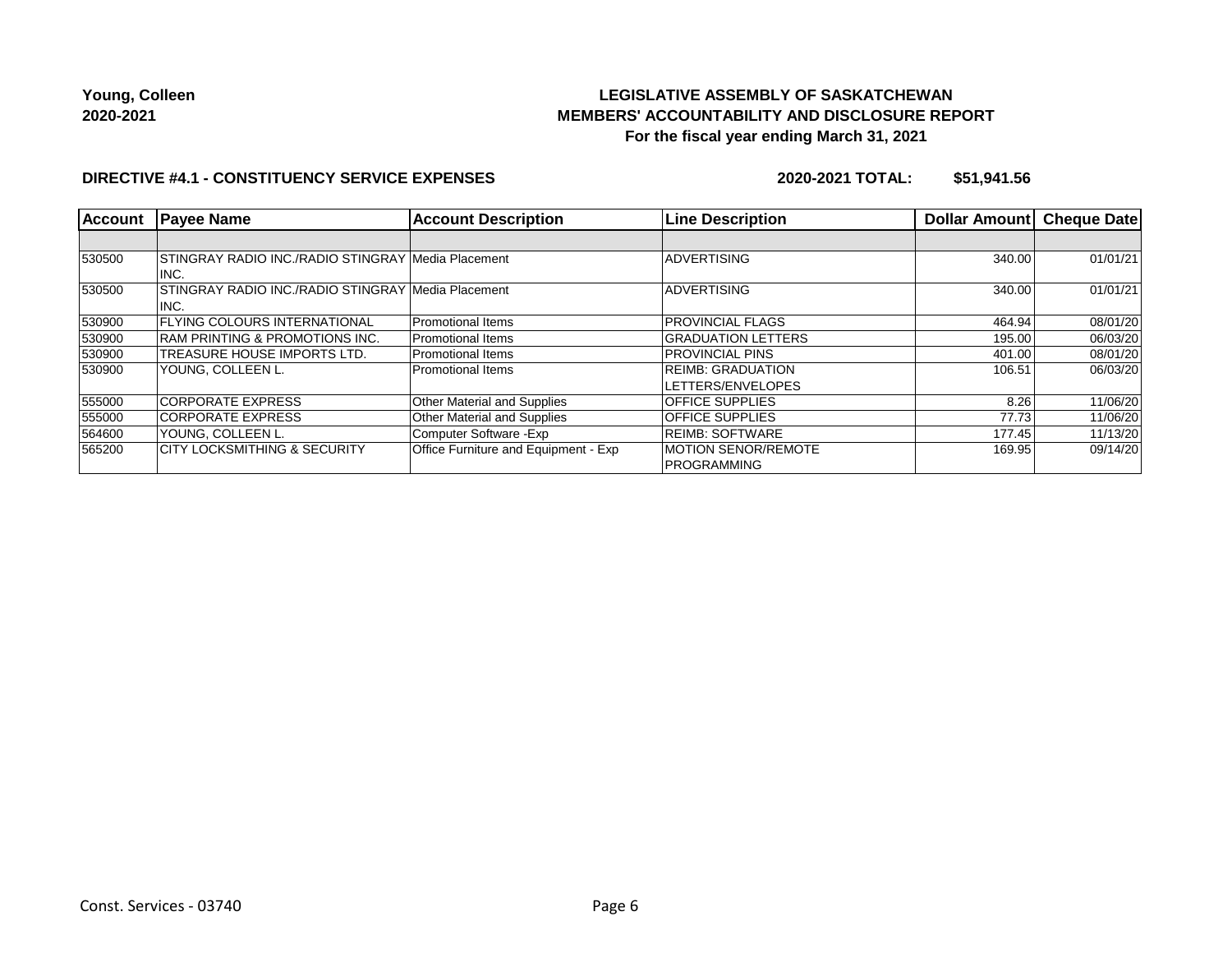## **LEGISLATIVE ASSEMBLY OF SASKATCHEWAN MEMBERS' ACCOUNTABILITY AND DISCLOSURE REPORT For the fiscal year ending March 31, 2021**

#### **DIRECTIVE #6 - CONSTITUENCY ASSISTANT EXPENSES**

**2020-2021 TOTAL: \$58,796.28**

| <b>Account</b> | <b>Payee Name</b>  | <b>Account Description</b>       | Dollar Amount Cheque Date |          |
|----------------|--------------------|----------------------------------|---------------------------|----------|
|                |                    |                                  |                           |          |
| 513000         | PATTERSON, TRACY L | Out-of-Scope Permanent           | 0.00                      | 04/01/20 |
| 513000         | PATTERSON, TRACY L | Out-of-Scope Permanent           | $-1,276.53$               | 04/13/20 |
| 513000         | PATTERSON, TRACY L | Out-of-Scope Permanent           | 3,065.01                  | 04/14/20 |
| 513000         | PATTERSON, TRACY L | Out-of-Scope Permanent           | 2,235.60                  | 05/01/20 |
| 513000         | PATTERSON, TRACY L | Out-of-Scope Permanent           | 2,235.60                  | 05/13/20 |
| 513000         | PATTERSON, TRACY L | Out-of-Scope Permanent           | 2,235.60                  | 05/27/20 |
| 513000         | PATTERSON, TRACY L | Out-of-Scope Permanent           | 2,235.60                  | 06/10/20 |
| 513000         | PATTERSON, TRACY L | Out-of-Scope Permanent           | 2,235.60                  | 06/24/20 |
| 513000         | PATTERSON, TRACY L | Out-of-Scope Permanent           | 2,235.60                  | 07/08/20 |
| 513000         | PATTERSON, TRACY L | Out-of-Scope Permanent           | 2,235.60                  | 07/22/20 |
| 513000         | PATTERSON, TRACY L | Out-of-Scope Permanent           | 2,235.60                  | 08/05/20 |
| 513000         | PATTERSON, TRACY L | Out-of-Scope Permanent           | 2,235.60                  | 08/19/20 |
| 513000         | PATTERSON, TRACY L | Out-of-Scope Permanent           | 2,235.60                  | 09/02/20 |
| 513000         | PATTERSON, TRACY L | Out-of-Scope Permanent           | 2,235.60                  | 09/16/20 |
| 513000         | PATTERSON, TRACY L | Out-of-Scope Permanent           | 2,235.60                  | 10/01/20 |
| 513000         | PATTERSON, TRACY L | Out-of-Scope Permanent           | 4,918.32                  | 10/06/20 |
| 513000         | PATTERSON, TRACY L | Out-of-Scope Permanent           | 2,235.60                  | 11/10/20 |
| 513000         | PATTERSON, TRACY L | Out-of-Scope Permanent           | 2,235.60                  | 11/24/20 |
| 513000         | PATTERSON, TRACY L | Out-of-Scope Permanent           | 2,235.60                  | 12/09/20 |
| 513000         | PATTERSON, TRACY L | Out-of-Scope Permanent           | 2,235.60                  | 12/22/20 |
| 513000         | PATTERSON, TRACY L | Out-of-Scope Permanent           | 2,235.60                  | 01/06/21 |
| 513000         | PATTERSON, TRACY L | Out-of-Scope Permanent           | 2,235.60                  | 01/20/21 |
| 513000         | PATTERSON, TRACY L | Out-of-Scope Permanent           | 2,235.60                  | 02/03/21 |
| 513000         | PATTERSON, TRACY L | Out-of-Scope Permanent           | 2,235.60                  | 02/17/21 |
| 513000         | PATTERSON, TRACY L | Out-of-Scope Permanent           | 2,235.60                  | 03/03/21 |
| 513000         | PATTERSON, TRACY L | Out-of-Scope Permanent           | 2,235.60                  | 03/17/21 |
| 513000         | PATTERSON, TRACY L | Out-of-Scope Permanent           | 2,235.60                  | 03/30/21 |
| 513000         | PATTERSON, TRACY L | Out-of-Scope Permanent           | 670.68                    | 04/09/21 |
| 519900         | None (Default)     | Change in Y/E Accrued Empl Leave | $-1,117.80$               | 04/20/20 |
|                |                    | Entitlements                     |                           |          |
| 519900         | None (Default)     | Change in Y/E Accrued Empl Leave | 1,117.80                  | 04/14/21 |
|                |                    | Entitlements                     |                           |          |